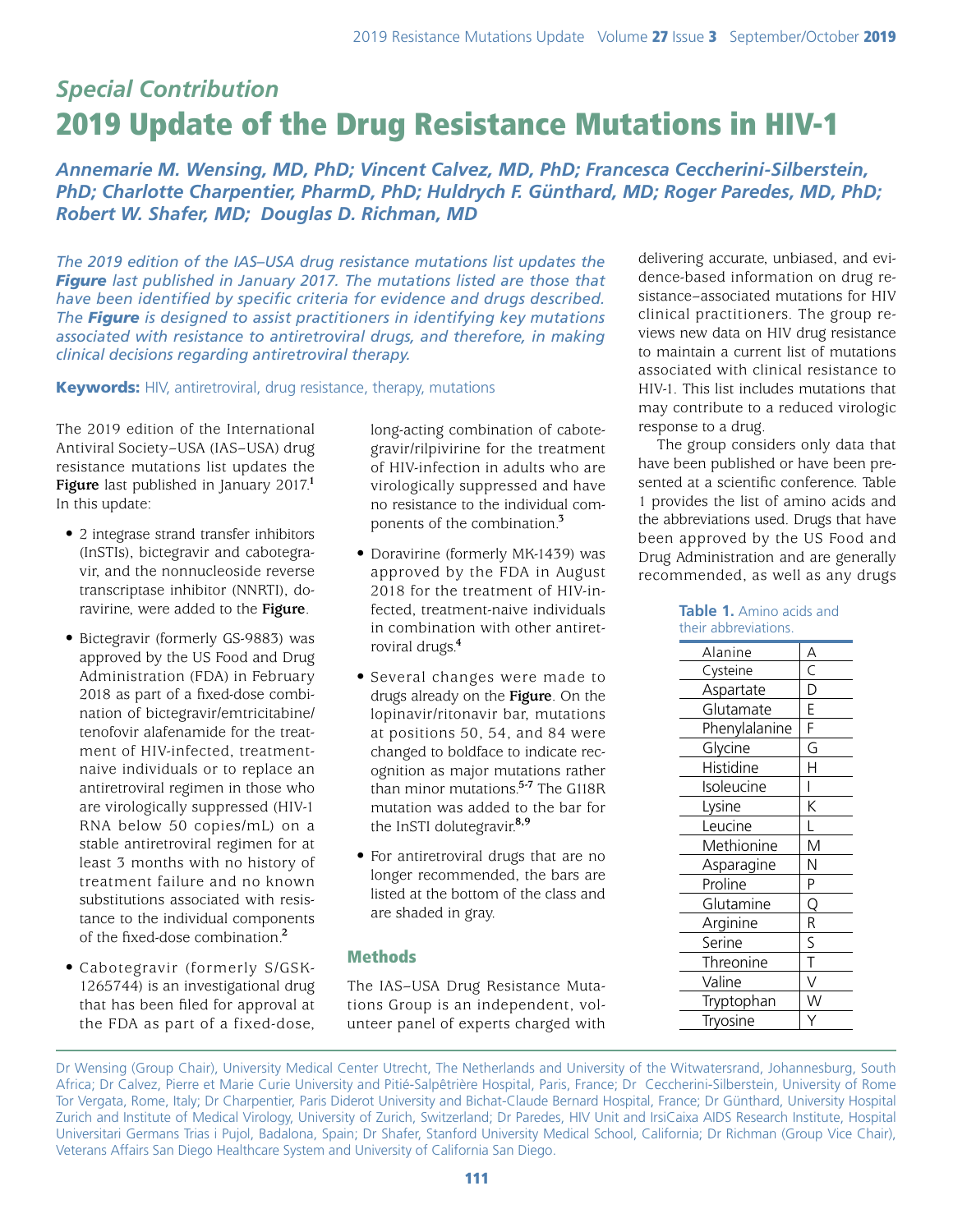

#### **Figure 1.** Display of the Figure Bar: Amino acid position, wild type, mutation conferring resistance, and indication of insertion mutation.

available in expanded access programs are included (listed in alphabetic order by drug class). Drugs that are no longer recommended are listed at the bottom of the class and are shaded in gray. User notes provide additional information. Although the Drug Resistance Mutations Group works to maintain a complete and current list of these mutations, it cannot be assumed that the list presented here is exhaustive.

The magnitude of the reduction in susceptibility conferred by drug resistance mutations varies widely, and is modulated by the genetic context of the HIV sequence in which the mutation occurs. Despite the fact that mutations result in a spectrum of degrees of resistance, mutations have been arbitrarily designated as major (bolded) or minor (not bolded) (see Figure 1). Those defined as major tend to occur earlier during treatment failure and generally confer larger reductions in susceptibility. Those defined as minor tend to accrue after the emergence of a major mutation, confer some incremental resistance, may occur as well as polymorphisms in wild-type virus, and in some cases do not reduce susceptibility but restore replication fitness to viruses with resistance mutations that impair fitness. In general, a major mutation should raise concern that a drug is at least partially compromised; a minor mutation on its own may not raise such a concern, but it should add concern in the presence of other mutations.

#### Identification of Mutations

The mutations listed are those that have been identified by 1 or more of the following criteria: (1) in vitro passage experiments or validation of contribution to resistance by using site-directed mutagenesis; (2) susceptibility testing of laboratory or clinical isolates; (3) nucleotide sequencing of viruses from patients in whom the drug is failing; (4) association studies between genotype at baseline and virologic response in patients exposed to the drug.

The development of more recently approved drugs that cannot be tested as monotherapy precludes assessment of the impact of resistance on antiretroviral activity that is not seriously confounded by activity of other drug components in the background regimen. Readers are encouraged to consult the literature and experts in the field for clarification or more information about specific mutations and their clinical impact. Polymorphisms associated with impaired treatment responses that occur in otherwise wildtype viruses should not be used in epidemiologic analyses to identify transmitted HIV-1 drug resistance. Consequently, only some of the resistance mutations depicted on the **Figure** can be used to identify transmitted drug resistance.**<sup>10</sup>**

# Clinical Context

The **Figure** is designed for practitioners to use in identifying key mutations associated with antiretroviral drug resistance and in making therapeutic decisions. In the context of making clinical decisions regarding antiretroviral therapy, evaluating the results of HIV-1 genotypic testing includes: (1) assessing whether the pattern or absence of a pattern in the mutations is consistent with the patient's history of antiretroviral therapy; (2) recognizing that in the absence of current drug treatment that is conferring selection pressure, resistant strains may be present at levels below the limit of detection of the test (analyzing stored samples, collected under selection pressure, could be useful in this setting); and (3) recognizing that virologic failure of a first-line regimen typically involves HIV-1 isolates with resistance to only 1 or 2 of the drugs in the regimen. In this setting, resistance emerges most commonly to lamivudine or emtricitabine, nonnucleoside analogue reverse transcriptase inhibitors, or first generation InSTIs (elvitegravir, raltegravir).

The absence of detectable viral resistance after treatment failure may result from any combination of the following factors: the presence of drugresistant minority viral populations, a prolonged interval between the time of antiretroviral drug discontinuation and genotypic testing, nonadherence to medications, laboratory error, lack of current knowledge of the association of certain mutations with drug resistance, the occurrence of relevant mutations outside the regions targeted by routine resistance assays, drug-drug interactions leading to subtherapeutic drug levels, and possibly compartmental issues, indicating that drugs may not reach optimal levels in specific cellular or tissue reservoirs.

For more in-depth reading and an extensive reference list, see the 2018 IAS–USA panel recommendations for resistance testing**<sup>11</sup>** and 2018 IAS–USA panel recommendations for antiretroviral therapy.**<sup>12</sup>** Updates are posted periodically at www.iasusa.org.

## **Comments**

Please send your evidence-based comments, including relevant reference citations, to [journal@iasusa.org](mailto:?subject=).

## Reprint Requests

The Drug Resistance Mutations Group welcomes interest in the **Figure** as an educational resource for practitioners and encourages dissemination of the material to as broad an audience as possible. However, permission is required to reprint the **Figure** and no alterations in format or content can be made.

Requests to reprint the material should include the name of the publisher or sponsor, the name or a description of the publication in which the material will be reprinted, the funding organization(s), if applicable, and the intended audience. Requests to make any minimal adaptations of the material should include the former, plus a detailed explanation of the adaptation(s) and, if possible, a copy of the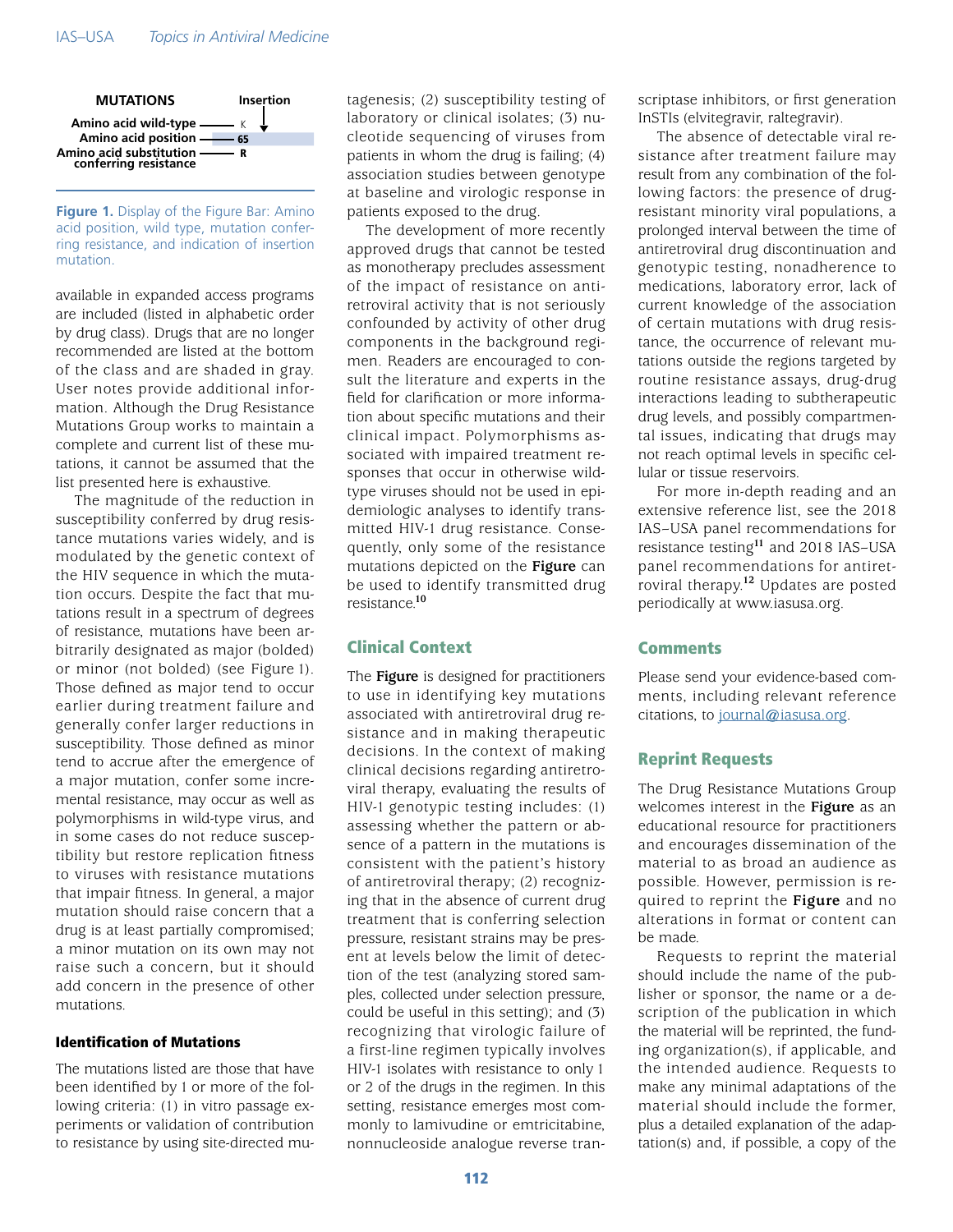proposed adaptation. To ensure the integrity of the **Figure**, IAS–USA policy is to grant permission for only minor, preapproved adaptations of the Figure (eg, an adjustment in size). Minimal adaptations only will be considered; no alterations of the content of the **Figure** or user notes will be permitted.

Permission will be granted only for requests to reprint or adapt the most current version of the **Figure** as they are posted at [www.iasusa.org](https://www.iasusa.org). Because scientific under-standing of HIV drug resistance evolves and the goal of the Drug Resistance Mutations Group is to maintain the most up-to-date compilation of mutations for HIV clinicians and researchers, publication of out-of-date figures is counterproductive. If you have any questions about reprints or adaptations, please contact IAS-USA.  $\blacksquare$ 

*Financial affiliations in the past 12 months: Dr Calvez has served as an advisor or consultant to and has received research grants from Bristol-Myers Squibb, Johnson & Johnson, ViiV Healthcare, and Gilead Sciences, Inc, and is a founder of SkinDermic Pharma. Dr Ceccherini-Silberstein has been a consultant to ViiV Healthcare, Bristol-Myers Squibb, and Merck Sharp & Dohme, Inc, and has received research grants from ViiV Healthcare, Gilead Sciences, Inc, and Merck Sharp & Dohme, Inc. Dr Charpentier serves as an advisor for ViiV Healthcare, Gilead Sciences, Inc, Janssen Therapeutics, and Merck Sharp & Dohme, Inc, and has received research grants from ViiV* 

*Healthcare. Dr Günthard has served as a consultant to Merck & Co, Inc, ViiV Healthcare, Sandoz, Teva Pharmaceutical Industries, and Gilead Sciences, Inc, and has received research grants from Gilead Sciences, Inc. Dr Paredes has received research grants from and has served as an advisor for ViiV Healthcare, Gilead Sciences, Inc, and Merck Sharp & Dohme, Inc. Dr Richman has been a consultant to Antiva Biosciences, Gilead Sciences, Inc, and Viriome, Inc. Dr Shafer has received research grants from Janssen Therapeutics, Vela Diagnostics, and InSilixa, Inc, and consulting fees from Abbott Diagnostics. Dr Wensing has served on advisory boards for ViiV Healthcare, Merck & Co, Inc, Janssen Therapeutics, and Gilead Sciences, Inc, and has received research or unrestricted educational grants from Janssen Therapeutics, ViiV Healthcare, Merck & Co, Inc, and Gilead Sciences, Inc.*

*Funding/Support: This work was funded by IAS–USA. No commercial company or government funding was used to support the effort. Panel members are not compensated.*

*The authors thank Jose Francisco for administrative support for the work.*

## References

- **1.** Wensing AM, Calvez V, Gunthard HF, et al. 2017 Update of the Drug Resistance Mutations in HIV-1. *Top Antivir Med.* 2017; 24(4):132-133.
- **2.** Gilead Sciences Inc. BIKTARVY [prescribing information]. 2018.Foster City, CA, Gilead Sciences, Inc.
- **3.** Margolis DA, Gonzalez-Garcia J, Stellbrink HJ, et al. Long-acting intramuscular cabotegravir and rilpivirine in adults with HIV-1 infection (LATTE-2): 96-week results of a randomised, open-label, phase 2b, noninferiority trial. *Lancet*. 2017;390(10101): 1499-1510.
- **4.** Merck & Co Inc. Doravirine [prescribing information]. 2018.Whitehouse Station, NJ, Merck.
- **5.** Lam E, Parkin NT. Amprenavir resistance imparted by the I50V mutation in HIV-1 protease can be suppressed by the N88S mutation. *Clin Infect Dis.* 2003; 37(9):1273-1274.
- **6.** Rhee SY, Taylor J, Fessel WJ, et al. HIV-1 protease mutations and protease inhibitor cross-resistance. *Antimicrob Agents Chemother*. 2010;54(10):4253-4261.
- **7.** Hermans LE, Steegen K, ter Heine R, et al. PI drug-level testing as screening tool for drug resistance in 2nd-line ART failure. *Top Antivir Med*. 2019;27(1s):169s.
- **8.** Smith SJ, Zhao XZ, Burke TR, Jr., Hughes SH. Efficacies of cabotegravir and bictegravir against drug-resistant HIV-1 inte grase mutants. *Retrovirology*. 2018;15(1):37.
- **9.** Quashie PK, Mesplede T, Han YS, et al. Biochemical analysis of the role of G118R-linked dolutegravir drug resistance substitutions in HIV-1 integrase. *Antimicrob Agents Chemother*. 2013;57(12): 6223-6235.
- **10.** Pingen M, Nijhuis M, de Bruijn JA, Boucher CA, Wensing AM. Evolutionary pathways of transmitted drug-resistant HIV-1. *J Antimicrob Chemother*. 2011;66(7):1467- 1480.
- **11.** Gunthard HF, Calvez V, Paredes R, et al. Human immunodeficiency virus drug resistance: 2018 recommendations of the International Antiviral Society–USA panel. *Clin Infect Dis*. 2018;67:1-11.
- **12.** Saag MS, Benson CA, Gandhi RT, et al. Antiretroviral drugs for treatment and prevention of HIV infection in adults: 2018 recommendations of the International Antiviral Society-USA panel. *JAMA*. 2018;320(4):379-396.

*Top Antivir Med.* 2019;27(3):111-121. ©2019, IAS–USA. All rights reserved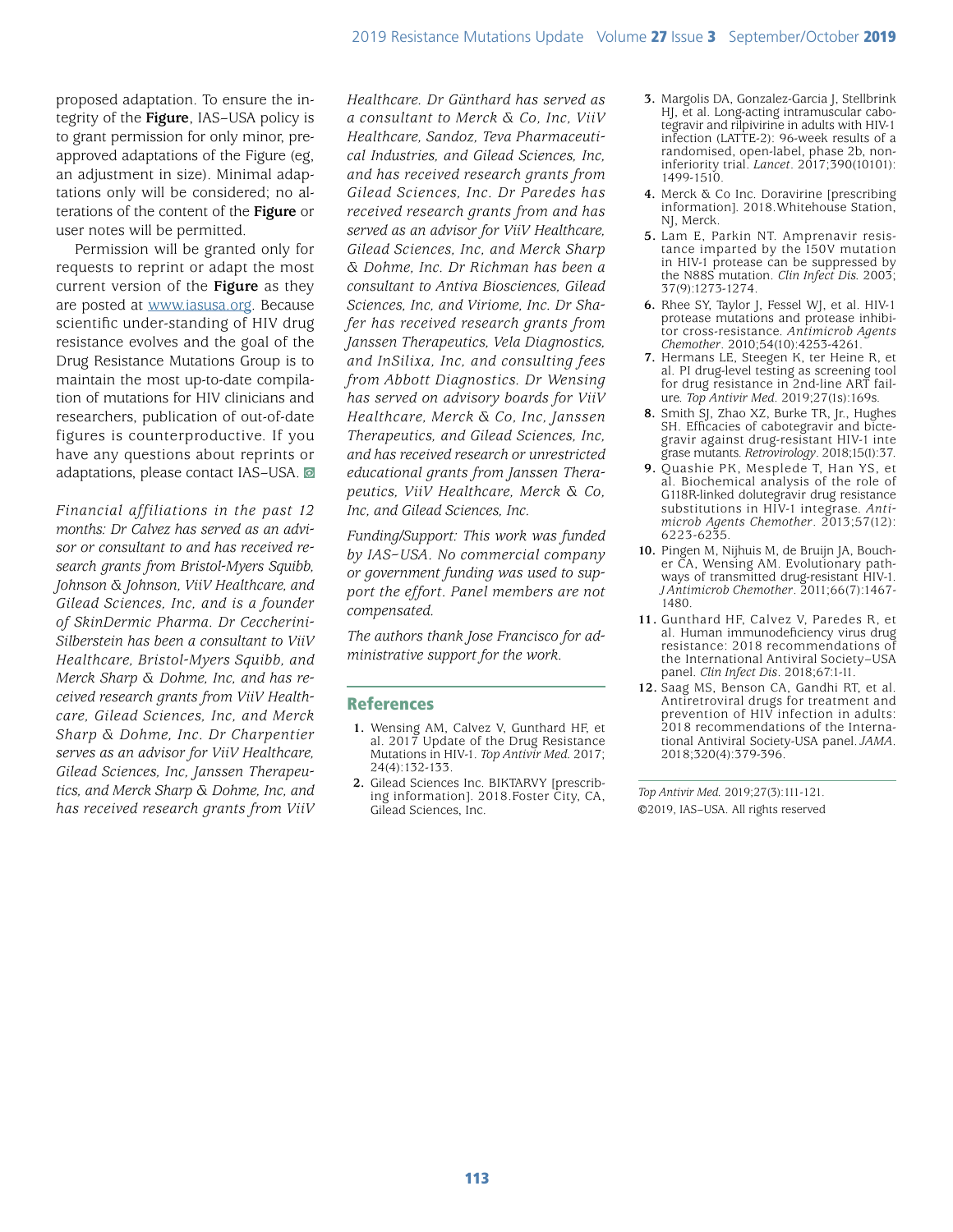#### IAS–USA *Topics in Antiviral Medicine*

#### MUTATIONS IN THE REVERSE TRANSCRIPTASE GENE ASSOCIATED WITH RESISTANCE TO REVERSE TRANSCRIPTASE INHIBITORS

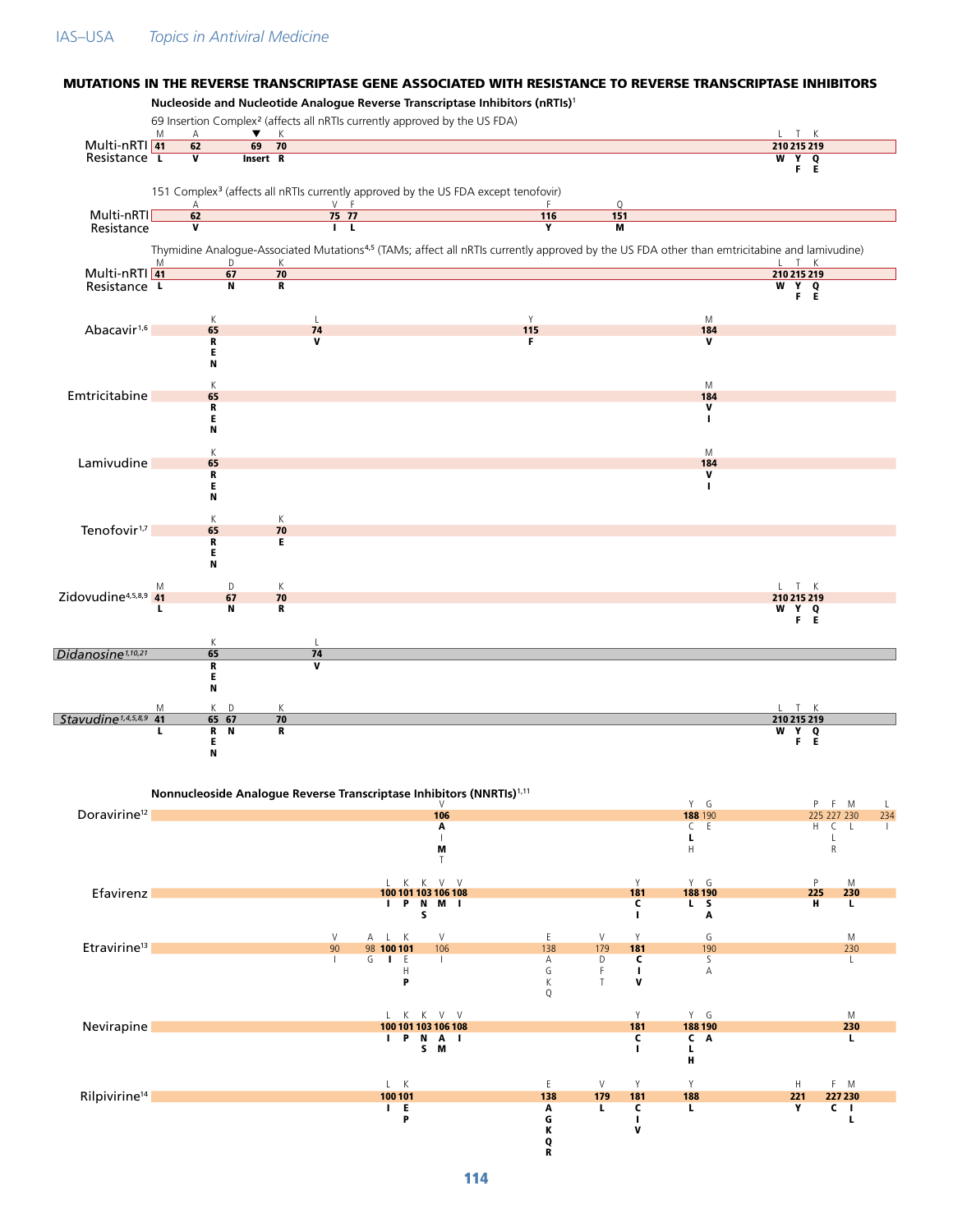

# MUTATIONS IN THE PROTEASE GENE ASSOCIATED WITH RESISTANCE TO PROTEASE INHIBITORS(PIs)15,16,17

 $\begin{array}{ccccccc}\n\text{Enfuvirtide}^{\text{23}} & \text{36} & \text{37} & \text{38} & \text{39} & \text{40} & \text{42} & \text{43} \\
\text{D} & \text{V} & \text{A} & \text{R} & \text{H} & \text{T} & \text{D} \\
\text{S} & \text{M} & \text{M} & \text{M} & \text{T} & \text{D}\n\end{array}$ D V A R H T D

Maraviroc<sup>24</sup> See User Note

# MUTATIONS IN THE INTEGRASE GENE ASSOCIATED WITH RESISTANCE TO INTEGRASE STRAND TRANSFER INHIBITORS<sup>25</sup>

 $\overline{M}$ E

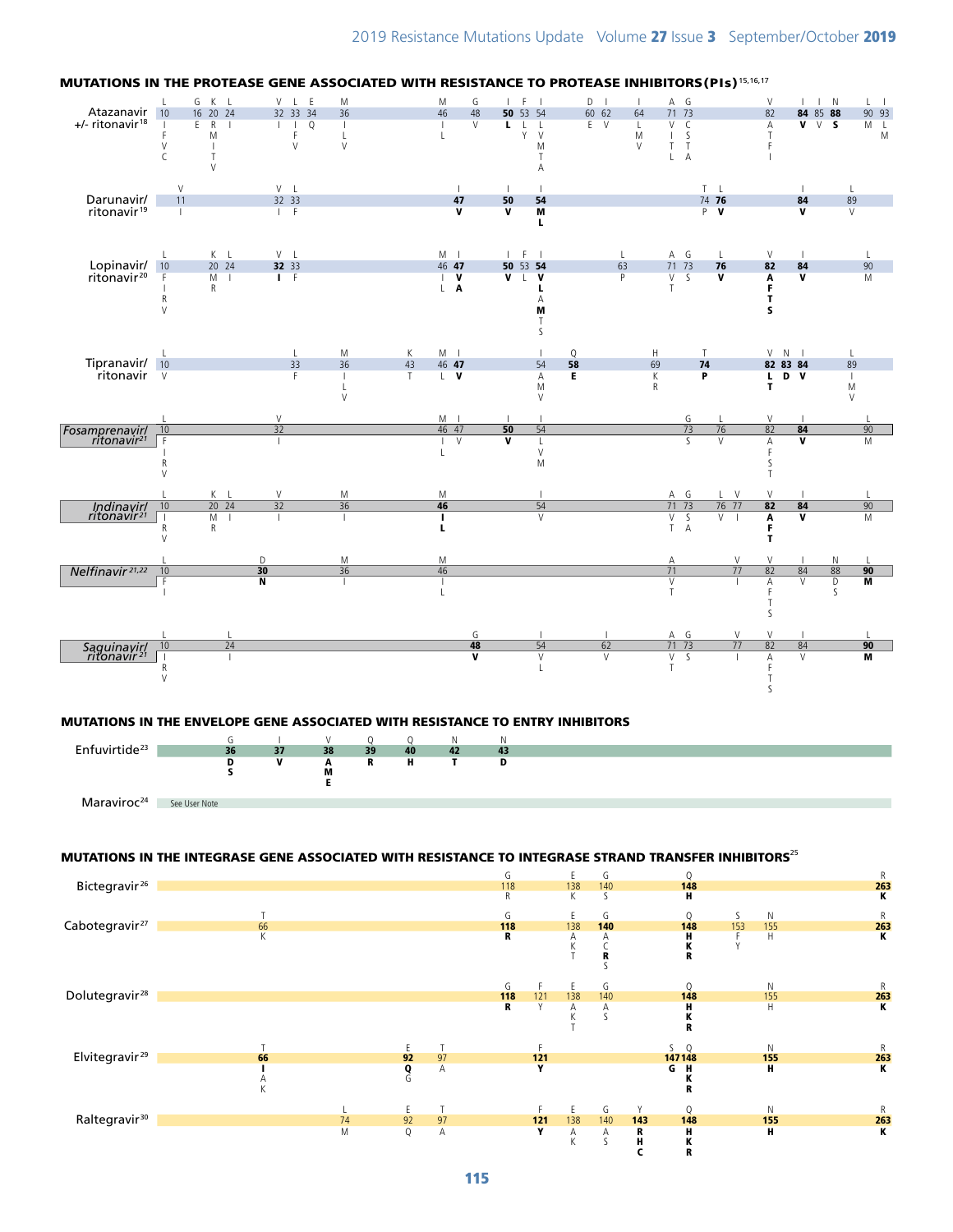## User Notes

**1.** Mutations at the C-terminal reverse transcriptase domains (amino acids 293-560) outside of regions depicted on the **Figure Bar** may contribute to nucleoside (or nucleotide) analogue reverse transcriptase inhibitor (nRTI) and nonnucleoside analogue reverse transcriptase inhibitors (NNRTI) HIV-1 drug resistance. The clinical relevance of these connection domain mutations arises mostly in conjunction with thymidine analogue–associated mutations (TAMs) and M184V and they have not been associated with increased rates of virologic failure of etravirine or rilpivirine in clinical trials.**1-3** K65E/N/R variants are reported in patients experiencing treatment failure with tenofovir (meaning tenofovir disoproxil fumarate [TDF] or tenofovir alafenamide [TAF]) stavudine, or didanosine. The K65R/N variants may be selected by tenofovir, didanosine, abacavir, or stavudine and are associated with decreased viral susceptibility to these drugs.**4-8** 65R may be more easily selected in subtype C clades.**<sup>9</sup>** K65E usually occurs in mixtures with wild-type virus. Patient-derived viruses with K65E and site-directed mutations replicate very poorly in vitro; as such, no susceptibility testing can be performed.**10,11** Some nRTI mutations, like T215Y and H208Y,**12** may lead to viral hypersusceptibility to nonnucleoside reverse transcriptase inhibitors (NNRTIs), including etravirine,**13** in nRTI-treated individuals. The presence of these mutations may improve subsequent virologic response to NNRTI-containing regimens (nevirapine or efavirenz) in NNRTI-naive individuals,**14-18** although no clinical data exist for improved response to etravirine in NNRTI-experienced individuals.

**2.** The 69 insertion complex consists of a substitution at codon 69 (typically T69S) and an insertion of 2 or more amino acids (S-S, S-A, S-G, or others). The 69 insertion complex is associated with resistance to all nRTIs currently approved by the US Food and Drug Administration (FDA) when present with 1 or more TAMs at codons 41, 210, or 215.**<sup>4</sup>** Some other amino acid changes from the wild-type T at codon 69 without the insertion may be associated with broad nRTI resistance.

**3.** Tenofovir retains activity against the Q151M complex of mutations.**4** Q151M is the most important mutation in the complex (ie, the other mutations in the complex [A62V, V75I, F77L, and F116Y] in isolation may not reflect multidrug resistance). Since no differences in resistance patterns have been observed between TDF and TAF, both drugs are referred to as "tenofovir" on the **Figure Bar**. **19**

**4.** Mutations known to be selected by TAMs (ie, M41L, D67N, K70R, L210W, T215Y/F, and K219Q/E) also confer reduced susceptibility to all currently approved nRTIs**20** except emtricitabine and lamivudine, which in fact reverse the magnitude of resistance and are recommended with tenofovir or zidovudine in the presence of TAMs. The degree to which cross-resistance is observed depends on the specific mutations and number of mutations involved.**21-24**

**5.** Although reverse transcriptase changes associated with the E44D and V118I mutations may have an accessory role in increased resistance to nRTIs in the presence of TAMs, their clinical relevance is very limited.**25-27**

**6.** The M184V mutation alone does not appear to be associated with a reduced virologic response to abacavir in vivo. When associated with TAMs, M184V increases abacavir resistance.**5,28**

**7.** The presence of K65R is associated with a reduced virologic response to tenofovir.**<sup>4</sup>** A reduced response also occurs in the presence of 3 or more TAMs inclusive of either M41L or L210W.**4** The presence of TAMs or combined treatment with zidovudine prevents the emergence of K65R in the presence of tenofovir.**29-31**

**8.** The presence of M184V appears to delay or prevent emergence of TAMs.**32** This effect may be overcome by an accumulation of TAMs or other mutations.

**9.** The T215A/C/D/E/G/H/I/L/N/S/V substitutions are revertant mutations at codon 215 that confer increased risk of virologic failure of zidovudine or stavudine in antiretroviral-naive patients.**33,34** The T215Y mutant may emerge quickly from one of these mutations in the presence of zidovudine or stavudine.**<sup>35</sup>**

**10.** The presence of 3 of the following mutations—M41L, D67N, L210W, T215Y/F, K219Q/E is associated with resistance to didanosine.**<sup>36</sup>** The presence of K70R or M184V alone does not decrease virologic response to didanosine.**37** However, the mutations depicted on the **Figure Bar** cannot be considered comprehensive because little relevant research has been reported in recent years to update the resistance and cross-resistance patterns for this drug.

**11.** There is no evidence for the utility of efavirenz, nevirapine, or rilpivirine in patients with NNRTI resistance.**<sup>38</sup>**

**12.** Doravirine is active in vitro against variants containing the common NNRTI mutations K103N, E138K, Y181C, and G190A.**39,40**  Doravirine selects for mutations at positions 106, 108, 227, and 234, with more than 1 mutation usually required for substantial levels of resistance.**41** Mutations V106A, Y188L, and M230L are associated with a 10 or greater fold reduced susceptibility to doravirine. V106A and Y188L have also been selected in vivo.**42,43** In 1 clinical isolate, G190E was associated with about 20-fold reduced susceptibility to doravirine.**40** Furthermore,

the double and triple mutants V106A and F227L; V106A and L234I; V106A and F227L and L234I; and V106A and 190A and F227L, are all associated with substantial resistance to doravirine.**39,41,44**

**13.** Resistance to etravirine has been extensively studied only in the context of coadministration with ritonavir-boosted darunavir. There, mutations associated with virologic outcome were assessed and their relative weights (or magnitudes of impact) assigned. In addition, phenotypic cutoff values were calculated, and assessments of genotypephenotype correlations from a large clinical database have determined relative importance of the various mutations. These 2 approaches are in agreement for many, but not all, mutations and weights.**45-47** The single mutations L100I, K101P, and Y181C/I/V have high relative weights with regard to reduced susceptibility and reduced clinical response compared with other mutations.**48,49** The presence of K103N alone does not affect etravirine response.**<sup>49</sup>** Accumulation of several mutations results in greater reductions in susceptibility and virologic response than do single mutations.**50-52**

**14.** Fifteen mutations have been associated with decreased rilpivirine susceptibility (K101E/P, E138A/G/K/Q/R, V179L, Y181C/I/V, H221Y, F227C, and M230I/L).**53-55** A 16th mutation, Y188L, reduces rilpivirine susceptibility 6 fold. The K101P and Y181I/V mutations reduce rilpivirine susceptibility approximately 50 fold and 15 fold, respectively, but are not commonly observed in patients receiving rilpivirine.**56-58** Mutations at position 138 (most notably E138A) may occur as natural polymorphisms, especially in non-B subtype virus.**59** The K101E, E138K, and Y181C mutations, each of which reduces rilpivirine susceptibility 2.5 fold to 3 fold, occur commonly in patients receiving rilpivirine. E138K and to a lesser extent K101E usually occur in combination with the nRTI resistance–associated mutation M184I, which alone does not reduce rilpivirine susceptibility. When M184I is combined with E138K or K101E, rilpivirine susceptibility is reduced about 7 fold and 4.5 fold, respectively.**58,60-62** The combinations of reverse transcriptase–associated mutations L100I plus K103N/S and L100I plus K103R plus V179D were strongly associated with reduced susceptibility to rilpivirine. However, for isolates harboring the K103N/R/S or V179D as single mutations, no reduction in susceptibility was detected.**55,63**

**15.** Often, several mutations are necessary to substantially impact virologic response to a ritonavir-boosted protease inhibitor (PI).**<sup>64</sup>**

**16.** Mutations in Gag cleavage sites may confer or contribute to resistance to PIs and may even emerge before mutations in protease.**<sup>65</sup>** A large proportion of virus samples from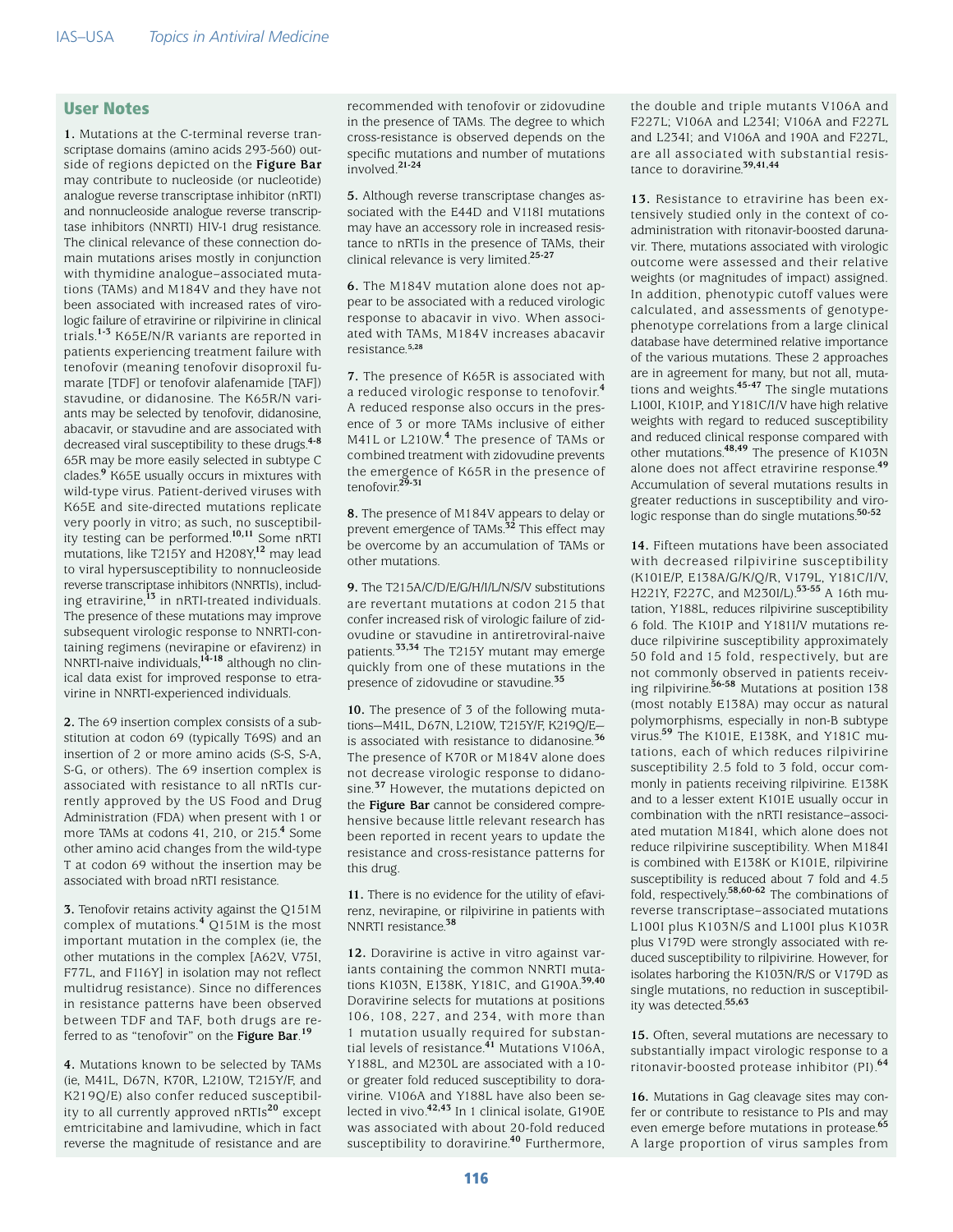patients with confirmed virologic failure on a PI-containing regimen is not found to have PI resistance–associated mutations.

**17.** Ritonavir is not listed separately, as it is currently used only at low doses as a pharmacologic booster of other PIs.

**18.** Several mutations are associated with atazanavir resistance. Their impacts differ, with I50L, I84V, and N88S having the greatest effect. Mutations that are selected during unboosted atazanavir are not different from those selected during boosted atazanavir, but the relative frequency of mutations may differ. Higher atazanavir levels obtained with ritonavir boosting increase the number of mutations required for loss of activity. The presence of M46I plus L76V might increase susceptibility to atazanavir when no other related mutations are present.**<sup>66</sup>**

**19.** Virologic response to ritonavir-boosted darunavir correlates with baseline susceptibility and the presence of several specific PI resistance–associated mutations. Reductions in response are associated with increasing numbers of the mutations indicated on the **Figure Bar**. The negative impact of the protease mutations I47V, I54M, T74P, and I84V and the positive impact of the protease mutation V82A on virologic response to ritonavir-boosted darunavir were shown independently in 2 data sets.**67,68** Some of these mutations appear to have a greater effect on susceptibility than others (eg, I50V vs V11I). The presence at baseline of 2 or more of the substitutions V11I, V32I, L33F, I47V, I50V, I54L/M, T74P, L76V, I84V, or L89V was associated with a decreased virologic response to ritonavir-boosted darunavir.**<sup>69</sup>**

**20.** Virologic response to ritonavir-boosted lopinavir is affected by the presence of 3 or more of the following amino acid substitutions in protease at baseline: L10F/I/R/V, K20M/N/R, L24I, L33F, M36I, I47V, G48V, I54L/T/V, V82A/C/F/S/T, and I84V. In addition, the combination of 47A/V with V32I is associated with high-level resistance.**66,70-76** I50V is only occasionally selected in vivo but has a clear impact on susceptibility.**77-79** Subtype C patterns with M46L, I54V, L76V, and V82A are frequently observed in patients receiving ritonavir-boosted lopinavir.

**21.** The mutations depicted on the **Figure Bar** cannot be considered comprehensive because little relevant research has been reported in recent years to update the resistance and crossresistance patterns for this drug.

**22.** In some nonsubtype-B HIV-1, D30N is selected less frequently than are other PI resistance–associated mutations.**<sup>80</sup>**

**23.** Resistance to enfuvirtide is associated primarily with mutations in the first heptad repeat (HR1) region of the gp41 envelope gene. However, mutations or polymorphisms in other regions of the *env* (eg, the HR2 region or those yet to be identified), as well as coreceptor usage and density, may affect susceptibility to enfuvirtide.**81-83**

**24.** The activity of CC chemokine receptor 5 (CCR5) antagonists is limited to patients with virus that use only CCR5 for entry (R5 virus). Viruses that use both CCR5 and CXC chemokine receptor 4 (CXCR4; termed dual/mixed [D/M] virus) or only CXCR4 (X4 virus) do not respond to treatment with CCR5 antagonists. Virologic failure of these drugs is frequently associated with outgrowth of D/M or X4 virus from a preexisting minority population present at levels below the limit of assay detection. Mutations in HIV-1 gp120 that allow the virus to bind to the drug-bound form of CCR5 have been described in viruses from some patients whose virus remained R5 after virologic failure of a CCR5 antagonist. Most of these mutations are found in the V3 loop, the major determinant of viral tropism.**84** There is as yet no consensus on specific signature mutations for CCR5 antagonist resistance, so they are not depicted on the **Figure Bar**. Some CCR5 antagonist–resistant viruses selected in vitro have shown mutations in gp41 without mutations in V3;**85** the clinical significance of such mutations is not yet known.

**25.** In site-directed mutants and clinical isolates, the mutation F121Y has a profound effect on susceptibility to elvitegravir and raltegravir and to a lesser extent to dolutegravir. R263K can be selected in vivo during treatment with dolutegravir and raltegravir and results in a 2- to 5-fold reduction in susceptibility to dolutegravir, elvitegravir, and raltegravir.**86-91** 263K has been selected in vitro under pressure with bictegravir and cabotegravir.**<sup>92</sup>**

**26.** Bictegravir is a second-generation integrase strand transfer inhibitor (InSTI), like dolutegravir, with higher genetic barrier to resistance than raltegravir and elvitegravir. Bictegravir has only been studied in detail in treatment-naive individuals and those with suppressed viremia (<50 HIV-RNA copies/mL) who have been on stable antiretroviral therapy for at least 3 months without a history of treatment failure and without relevant resistance to bictegravir or its coformulated drugs. Susceptibility studies in vitro and in animal models**93** show that mutations G118R and R263K confer 14-fold and 6-fold increases in 50% effective concentration ( $EC_{50}$ ), whereas the G140S and Q148H combination of mutations decreases HIV-1 susceptibility to bictegravir 4.8 fold. Bictegravir dose-escalation tissue culture experiments also showed the selection of the M50I and R263K mutations. In combination with Q148 and G140A mutations, E138K reduces bictegravir susceptibility 10 fold.**94** Bictegravir is coformulated with TAF/emtricitabine, which may protect the drug from mutations such as those observed during virologic failure of dolutegravir monotherapy.**93-97**

**27.** Cabotegravir is an investigational, longacting InSTI. In clinical trials, Q148R (fold changes, 5.2-9.4) and G140R (fold change, 6.7) have been observed particularly in HIV-1 A1 subtype harboring the L74I integrase polymorphism.**93,98-101** The G118R mutation has been selected in macaques receiving cabotegravir (long-acting) for pre-exposure prophylaxis during acute simian/human immunodeficiency virus infection.**<sup>102</sup>**

**28.** Several mutations are required in HIV integrase to confer high-level resistance to dolutegravir.**103** Cross-resistance studies with raltegravir- and elvitegravir-resistant viruses indicate that Q148H/R and G140S in combination with mutations L74I/M, E92Q, T97A, E138A/K, G140A, or N155H are associated with 5-fold to 20-fold reduced dolutegravir susceptibility**104** and reduced virologic suppression in patients.**105-108** 

**29.** Seven elvitegravir codon mutations have been observed in InSTI treatment–naive and –experienced patients in whom therapy is failing.**109-115** T97A, which may occur as a polymorphism,**116** results in only a 2-fold change in elvitegravir susceptibility and may require additional mutations for resistance.**114,115** The sequential use of elvitegravir and raltegravir (in either order) is not recommended because of cross-resistance between these drugs.**<sup>114</sup>**

**30.** Raltegravir failure is associated with integrase mutations in at least 3 distinct, but not exclusive, genetic pathways defined by 2 or more mutations including (1) a mutation at Q148H/K/R, N155H, or Y143R/H/C; and (2) 1 or more additional minor mutations. Minor mutations described in the Q148H/K/R pathway include L74M plus E138A, E138K, or G140S. The most common mutational pattern in this pathway is Q148H plus G140S, which also confers the greatest loss of drug susceptibility. Mutations described in the N155H pathway include this major mutation plus either L74M, E92Q, T97A, E92Q plus T97A, Y143H, G163K/R, V151I, or D232N.**117** The Y143R/H/C mutation is uncommon.**118-122**  E92Q alone reduces susceptibility to elvitegravir more than 20 fold and causes limited (<5 fold) cross-resistance to raltegravir.**123-125** N155H mutants tend to predominate early in the course of raltegravir failure, but are gradually replaced by viruses with higher resistance, often bearing mutations G140S plus Q148H/ R/K, with continuing raltegravir treatment.

# References to the User Notes

**1.** von Wyl V, Ehteshami M, Demeter LM, et al. HIV-1 reverse transcriptase connection domain mutations: dynamics of emergence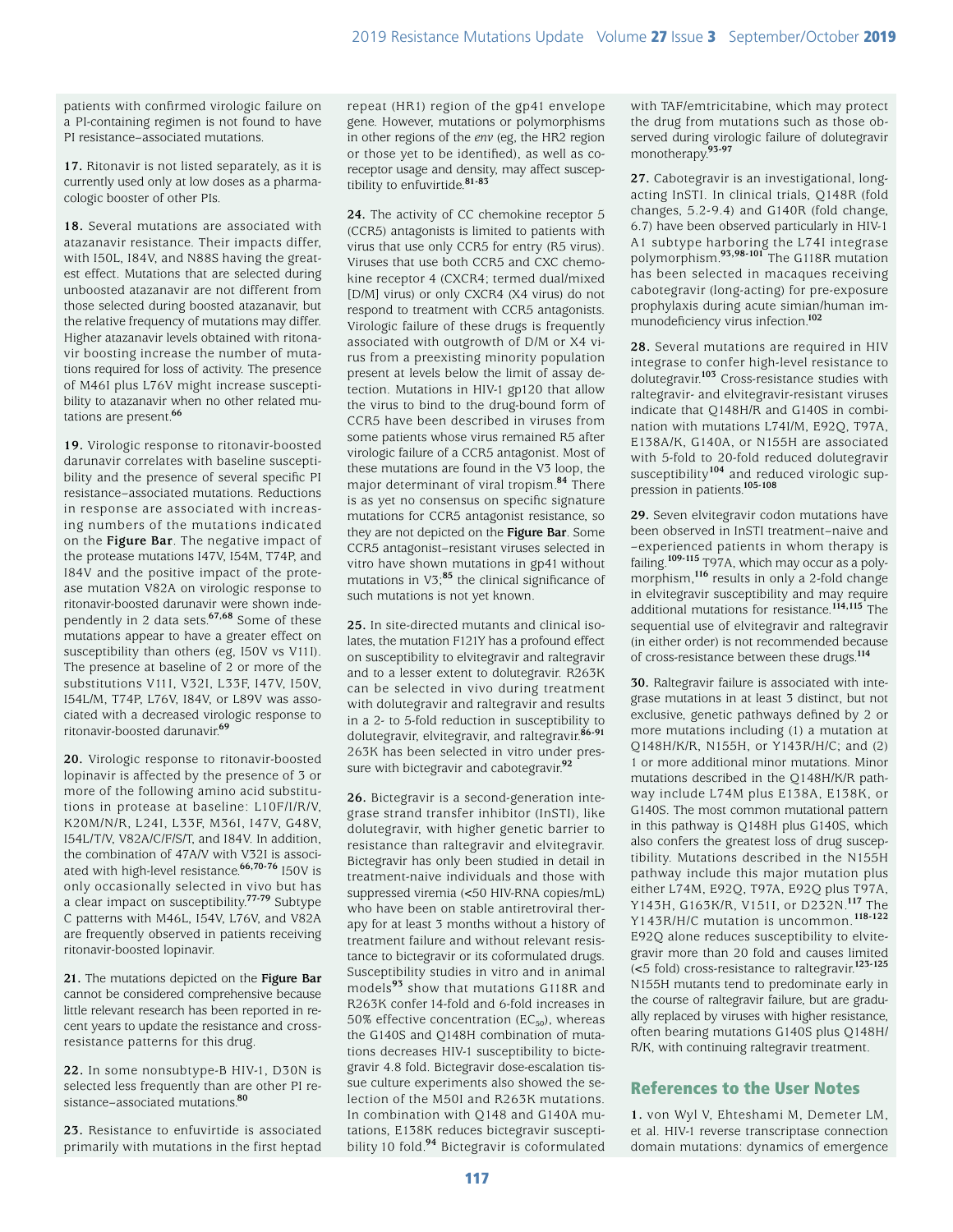and implications for success of combination antiretroviral therapy. *Clin Infect Dis*. 2010; 51(5):620-628.

**2.** Gupta S, Vingerhoets J, Fransen S, et al. Connection domain mutations in HIV-1 reverse transcriptase do not impact etravirine susceptibility and virologic responses to etravirine-containing regimens. *Antimicrob Agents Chemother*. 2011;55(6):2872-2879.

**3.** Rimsky L, Van Eygen V, Vingerhoets J, Leijskens E, Picchio G. Reverse transcriptase connection domain mutations were not associated with virological failure or phenotypic resistance in rilpivirine-treated patients from the ECHO and THRIVE Phase III trials (week 96 analysis). *Antivir Ther.* 2012;17(Suppl 1):A36.

**4.** Miller MD, Margot N, Lu B, et al. Genotypic and phenotypic predictors of the magnitude of response to tenofovir disoproxil fumarate treatment in antiretroviral-experienced patients. *<sup>J</sup> Infect Dis*. 2004;189(5):837-846.

**5.** Harrigan PR, Stone C, Griffin P, et al. Resistance profile of the human immunodeficiency virus type 1 reverse transcriptase inhibitor abacavir (1592U89) after monotherapy and combination therapy. CNA2001 Investigative Group. *J Infect Dis*. 2000;181(3):912-920.

**6.** Winters MA, Shafer RW, Jellinger RA, Mamtora G, Gingeras T, Merigan TC. Human immunodeficiency virus type 1 reverse transcriptase genotype and drug susceptibility changes in infected individuals receiving dideoxyinosine monotherapy for 1 to 2 years. *Antimicrob Agents Chemother*. 1997;41(4): 757-762.

**7.** Svarovskaia ES, Margot NA, Bae AS, et al. Low-level K65R mutation in HIV-1 reverse transcriptase of treatment-experienced patients exposed to abacavir or didanosine. *JAIDS*. 2007; 46(2):174-180.

**8.** Hawkins CA, Chaplin B, Idoko J, et al. Clinical and genotypic findings in HIV-infected patients with the K65R mutation failing firstline antiretroviral therapy in Nigeria. *JAIDS.* 2009;52(2):228-234.

**9.** Brenner BG, Oliveira M, Doualla-Bell F, et al. HIV-1 subtype C viruses rapidly develop K65R resistance to tenofovir in cell culture. *AIDS*. 2006;20:F9-F13.

**10.** Fourati S, Visseaux B, Armenia D, et al. Identification of a rare mutation at reverse transcriptase Lys65 (K65E) in HIV-1-infected patients failing on nucleos(t)ide reverse transcriptase inhibitors. *J Antimicrob Chemother.*  2013;68(10):2199-2204.

**11.** Chunduri H, Crumpacker C, Sharma PL. Reverse transcriptase mutation K65N confers a decreased replication capacity to HIV-1 in comparison to K65R due to a decreased RT processivity. *Virology*. 2011;414(1):34-41.

**12.** Clark SA, Shulman NS, Bosch RJ, Mellors JW. Reverse transcriptase mutations 118I, 208Y, and 215Y cause HIV-1 hypersusceptibility to non-nucleoside reverse transcriptase inhibitors. *AIDS*. 2006;20(7):981-984.

**13.** Picchio G, Vingerhoets J, Parkin N, Azijn H, de Bethune MP. Nucleoside-associated mutations cause hypersusceptibility to etravirine. *Antivir Ther*. 2008;13(Suppl 3):A25.

**14.** Shulman NS, Bosch RJ, Mellors JW, Albrecht MA, Katzenstein DA. Genetic correlates of efavirenz hypersusceptibility. *AIDS*. 2004; 18(13):1781-1785.

**15.** Demeter LM, DeGruttola V, Lustgarten S, et al. Association of efavirenz hypersusceptibility with virologic response in ACTG 368, a randomized trial of abacavir (ABC) in combination with efavirenz (EFV) and indinavir (IDV) in HIV-infected subjects with prior nucleoside analog experience. *HIV Clin Trials*. 2008;9(1):11-25.

**16.** Haubrich RH, Kemper CA, Hellmann NS, et al. The clinical relevance of non-nucleoside reverse transcriptase inhibitor hypersusceptibility: a prospective cohort analysis. *AIDS*. 2002;16(15):F33-F40.

**17.** Tozzi V, Zaccarelli M, Narciso P, et al. Mutations in HIV-1 reverse transcriptase potentially associated with hypersusceptibility to nonnucleoside reverse-transcriptase inhibitors: effect on response to efavirenz-based therapy in an urban observational cohort. *J Infect Dis*. 2004;189(9):1688-1695.

**18.** Katzenstein DA, Bosch RJ, Hellmann N, et al. Phenotypic susceptibility and virological outcome in nucleoside-experienced patients receiving three or four antiretroviral drugs. *AIDS*. 2003;17(6):821-830.

**19.** Margot N, Cox S, Das M, McCallister S, Miller MD, Callebaut C. Infrequent development of drug resistance in HIV-1–infected treatment-naive subjects after 96 weeks of treatment with elvitegravir/cobicistat/emtricitabine/tenofovir alafenamide or elvitegravir/ cobicistat/emtricitabine/tenofovir disoproxil fumarate. *Antivir Ther*. 2017;22(5):443-446.

**20.** Whitcomb JM, Parkin NT, Chappey C, Hellman NS, Petropoulos CJ. Broad nucleoside reverse-transcriptase inhibitor cross-resistance in human immunodeficiency virus type 1 clinical isolates. *<sup>J</sup> Infect Dis*. 2003;188(7):992-1000.

**21.** Larder BA, Kemp SD. Multiple mutations in HIV-1 reverse transcriptase confer highlevel resistance to zidovudine (AZT). *Science*. 1989;246(4934):1155-1158.

**22.** Kellam P, Boucher CA, Larder BA. Fifth mutation in human immunodeficiency virus type 1 reverse transcriptase contributes to the development of high-level resistance to zidovudine. *Proc Natl Acad Sci USA*. 1992; 89(5):1934-1938.

**23.** Calvez V, Costagliola D, Descamps D, et al. Impact of stavudine phenotype and thymidine analogues mutations on viral response to stavudine plus lamivudine in ALTIS 2 ANRS trial. *Antivir Ther*. 2002;7(3):211-218.

**24.** Kuritzkes DR, Bassett RL, Hazelwood JD, et al. Rate of thymidine analogue resistance mutation accumulation with zidovudine- or stavudine-based regimens. *<sup>J</sup> AIDS*. 2004;36(1): 600-603.

**25.** Romano L, Venturi G, Bloor S, et al. Broad nucleoside-analogue resistance implications for human immunodeficiency virus type 1 reverse-transcriptase mutations at codons 44 and 118. *J Infect Dis*. 2002;185(7):898-904.

**26.** Walter H, Schmidt B, Werwein M, Schwingel E, Korn K. Prediction of abacavir resistance from genotypic data: impact of zidovudine and lamivudine resistance in vitro and in vivo. *Antimicrob Agents Chemother*. 2002;46(1):89-94.

**27.** Mihailidis C, Dunn D, Pillay D, Pozniak A. Effect of isolated V118I mutation in reverse transcriptase on response to first-line antiretroviral therapy. *AIDS*. 2008;22(3):427-430.

**28.** Lanier ER, Ait-Khaled M, Scott J, et al. Antiviral efficacy of abacavir in antiretroviral therapy-experienced adults harbouring HIV-1 with specific patterns of resistance to nucleoside reverse transcriptase inhibitors. *Antivir Ther*. 2004;9(1):37-45.

**29.** Parikh UM, Zelina S, Sluis-Cremer N, Mellors JW. Molecular mechanisms of bidirectional antagonism between K65R and thymidine analog mutations in HIV-1 reverse transcriptase. *AIDS*. 2007;21(11):1405-1414.

**30.** Parikh UM, Barnas DC, Faruki H, Mellors JW. Antagonism between the HIV-1 reverse-transcriptase mutation K65R and thymidine-analogue mutations at the genomic level. *<sup>J</sup> Infect Dis*. 2006;194(5):651-660.

**31.** von Wyl V, Yerly S, Böni J, et al. Factors associated with the emergence of K65R in patients with HIV-1 infection treated with combination antiretroviral therapy containing tenofovir. *Clin Infect Dis*. 2008;46(8):1299-1309.

**32.** Kuritzkes DR, Quinn JB, Benoit SL, et al. Drug resistance and virologic response in NUCA 3001, a randomized trial of lamivudine (3TC) versus zidovudine (ZDV) versus ZDV plus 3TC in previously untreated patients. *AIDS*. 1996;10(9):975-981.

**33.** Violin M, Cozzi-Lepri A, Velleca R, et al. Risk of failure in patients with 215 HIV-1 revertants starting their first thymidine analogcontaining highly active antiretroviral therapy. *AIDS*. 2004;18(2):227-235.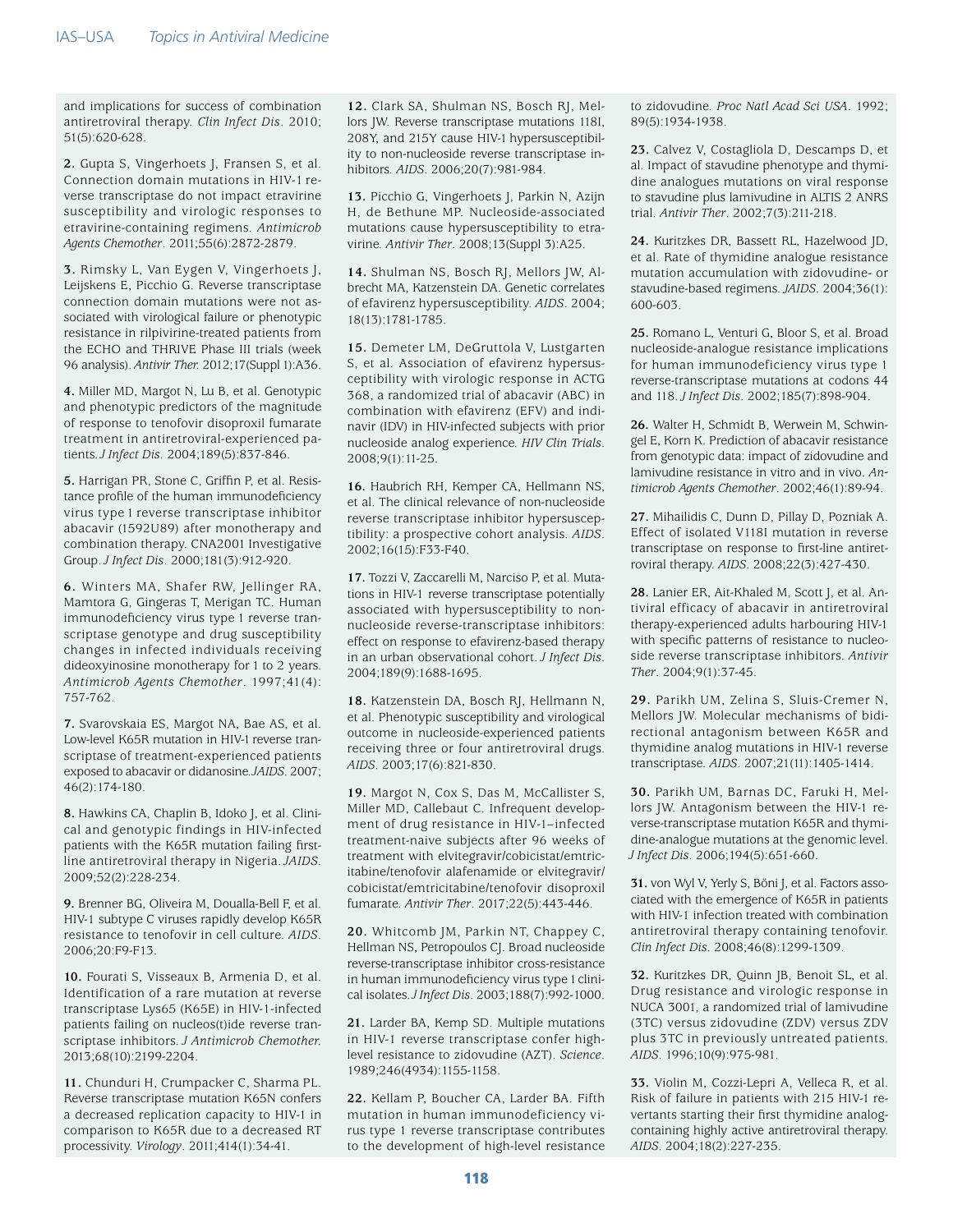**34.** Chappey C, Wrin T, Deeks S, Petropoulos CJ. Evolution of amino acid 215 in HIV-1 reverse transcriptase in response to intermittent drug selection. *Antivir Ther*. 2003;8:S37.

**35.** Garcia-Lerma JG, MacInnes H, Bennett D, Weinstock H, Heneine W. Transmitted human immunodeficiency virus type 1 carrying the D67N or K219Q/E mutation evolves rapidly to zidovudine resistance in vitro and shows a high replicative fitness in the presence of zidovudine. *<sup>J</sup> Virol*. 2004;78(14):7545-7552.

**36.** Marcelin AG, Flandre P, Pavie J, et al. Clinically relevant genotype interpretation of resistance to didanosine. *Antimicrob Agents Chemother.* 2005;49(5):1739-1744.

**37.** Molina JM, Marcelin AG, Pavie J, et al. Didanosine in HIV-1–infected patients experiencing failure of antiretroviral therapy: a randomized placebo-controlled trial. *J Infect Dis*. 2005;191(6):840-847.

**38.** Antinori A, Zaccarelli M, Cingolani A, et al. Cross-resistance among nonnucleoside reverse transcriptase inhibitors limits recycling efavirenz after nevirapine failure. *AIDS Res Hum Retroviruses*. 2002;18(12):835-838.

**39.** Feng M, Wang D, Grobler JA, Hazuda DJ, Miller MD, Lai MT. In vitro resistance selection with doravirine (MK-1439), a novel nonnucleoside reverse transcriptase inhibitor with distinct mutation development pathways. *Antimicrob Agents Chemother.* 2015; 59(1):590-598.

**40.** Lai MT, Xu M, Ngo W, et al. Characterization of doravirine-selected resistance patterns from participants in treatment-naive phase 3 clinical trials. Poster presented at: 22nd International AIDS Conference; July 23-27, 2018; Amsterdam, The Netherlands.

**41.** Lai MT, Feng M, Falgueyret JP, et al. In vitro characterization of MK-1439, a novel HIV-1 nonnucleoside reverse transcriptase inhibitor. *Antimicrob Agents Chemother*. 2014; 58(3):1652-1663.

**42.** Orkin C, Squires KE, Molina JM, et al. Doravirine/lamivudine/tenofovir disoproxil fumarate is non-inferior to efavirenz/emtricitabine/tenofovir disoproxil fumarate in treatment-naive adults with human immunodeficiency virus-1 infection: week 48 results of the DRIVE-AHEAD trial. *Clin Infect Dis*. 2019; 68(4):535-544.

**43.** Molina JM, Squires K, Sax PE, et al. Doravirine versus ritonavir-boosted darunavir in antiretroviral-naive adults with HIV-1 (DRIVE-FORWARD): 48-week results of a randomised, double-blind, phase 3, non-inferiority trial. *Lancet HIV*. 2018;5(5):e211-e220.

**44.** Smith SJ, Pauly GT, Akram A, et al. Rilpivirine and doravirine have complementary efficacies against NNRTI-resistant HIV-1 mutants. *<sup>J</sup> AIDS*. 2016;72(5):485-491.

**45.** Benhamida J, Chappey C, Coakley E, Parkin NT. HIV-1 genotype algorithms for prediction of etravirine susceptibility: novel mutations and weighting factors identified through correlations to phenotype. *Antivir Ther*. 2008;13(Suppl 3):A142.

**46.** Coakley E, Chappey C, Benhamida J, et al. Biological and clinical cut-off analyses for etravirine in the PhenoSense HIV assay. *Antivir Ther*. 2008;13(Suppl 3):A134.

**47.** Vingerhoets J, Tambuyzer L, Azijn H, et al. Resistance profile of etravirine: combined analysis of baseline genotypic and phenotypic data from the randomized, controlled Phase III clinical studies. *AIDS*. 2010;24(4):503-514.

**48.** Haddad M, Stawiski E, Benhamida J, Coakley E. Improved genotypic algorithm for predicting etravirine susceptibility: comprehensive list of mutations identified through correlation with matched phenotype. Poster presented at: 17th Conference on Retroviruses and Opportunistic Infections (CROI); February 16-19, 2010; San Francisco, CA.

**49.** Etravirine [prescribing information]. 2013. Titusville, NJ, <sup>J</sup> anssen Therapeutics.

**50.** Scherrer AU, Hasse B, Von Wyl V, et al. Prevalence of etravirine mutations and impact on response to treatment in routine clinical care: the Swiss HIV Cohort Study (SHCS). *HIV Med.* 2009;10(10):647-656.

**51.** Tambuyzer L, Nijs S, Daems B, Picchio G, Vingerhoets J. Effect of mutations at position E138 in HIV-1 reverse transcriptase on phenotypic susceptibility and virologic response to etravirine. *<sup>J</sup> AIDS*. 2011;58(1):18-22.

**52.** Tudor-Williams G, Cahn P, Chokephaibulkit K, et al. Etravirine in treatment-experienced, HIV-1–infected children and adolescents: 48 week safety, efficacy and resistance analysis of the phase II PIANO study. *HIV Med*. 2014; 15(9):513-524.

**53.** Rilpivirine [prescribing information]. 2015. Titusville, NJ, <sup>J</sup> anssen Therapeutics.

**54.** Azijn H, Tirry I, Vingerhoets J, et al. TMC278, a next-generation nonnucleoside reverse transcriptase inhibitor (NNRTI), active against wild-type and NNRTI-resistant HIV-1. *Antimicrob Agents Chemother*. 2010;54(2):718-727.

**55.** Picchio GR, Rimsky LT, Van Eygen V, et al. Prevalence in the USA of rilpivirine resistanceassociated mutations in clinical samples and effects on phenotypic susceptibility to rilpivirine and etravirine. *Antivir Ther*. 2014;19(8): 819-823.

**56.** Cohen CJ, Andrade-Villanueva J, Clotet B, et al. Rilpivirine versus efavirenz with two background nucleoside or nucleotide reverse transcriptase inhibitors in treatment-naive adults infected with HIV-1 (THRIVE): a phase 3, randomised, non-inferiority trial. *Lancet*. 2011; 378(9787):229-237.

**57.** Molina JM, Cahn P, Grinsztejn B, et al. Rilpivirine versus efavirenz with tenofovir and emtricitabine in treatment-naive adults infected with HIV-1 (ECHO): a phase 3 randomised double-blind active-controlled trial. *Lancet*. 2011; 378(9787):238-246.

**58.** Rimsky L, Vingerhoets J, Van Eygen V, et al. Genotypic and phenotypic characterization of HIV-1 isolates obtained from patients on rilpivirine therapy experiencing virologic failure in the phase 3 ECHO and THRIVE studies: 48 week analysis. *<sup>J</sup> AIDS*. 2012;59(1):39-46.

**59.** Hofstra LM, Sauvageot N, Albert J, et al. Transmission of HIV drug resistance and the predicted effect on current first-line regimens in Europe. *Clin Infect Dis*. 2016;62(5):655-663.

**60.** Kulkarni R, Babaoglu K, Lansdon EB, et al. The HIV-1 reverse transcriptase M184I mutation enhances the E138K-associated resistance to rilpivirine and decreases viral fitness. *J AIDS*. 2012;59(1):47-54.

**61.** Hu Z, Kuritzkes DR. Interaction of reverse transcriptase (RT) mutations conferring resistance to lamivudine and etravirine: effects on fitness and RT activity of human immunodeficiency virus type 1. *J Virol*. 2011; 85(21):11309-11314.

**62.** Xu HT, Asahchop EL, Oliveira M, et al. Compensation by the E138K mutation in HIV-1 reverse transcriptase for deficits in viral replication capacity and enzyme processivity associated with the M184I/V mutations. *<sup>J</sup> Virol*. 2011;85(21):11300-11308.

**63.** Haddad M, Napolitano LA, Frantzell A, et al. Combinations of HIV-1 reverse transcriptase mutations  $L100I + K103N/S$  and  $L100I +$ K103R + V179D reduce susceptibility to rilpivirine. Poster presented at: 53rd Interscience Conference on Antimicrobial Agents and Chemotherapy (ICAAC); September 10-13, 2013; Denver, CO.

**64.** Hirsch MS, Günthard HF, Schapiro JM, et al. Antiretroviral drug resistance testing in adult HIV-1 infection: 2008 recommendations of an International AIDS Society-USA panel. *Clin Infect Dis*. 2008;47(2):266-285.

**65.** Fun A, Wensing AM, Verheyen J, Nijhuis M. Human Immunodeficiency Virus Gag and protease: partners in resistance. *Retrovirology.* 2012;9:63.

**66.** Young TP, Parkin NT, Stawiski E, et al. Prevalence, mutation patterns, and effects on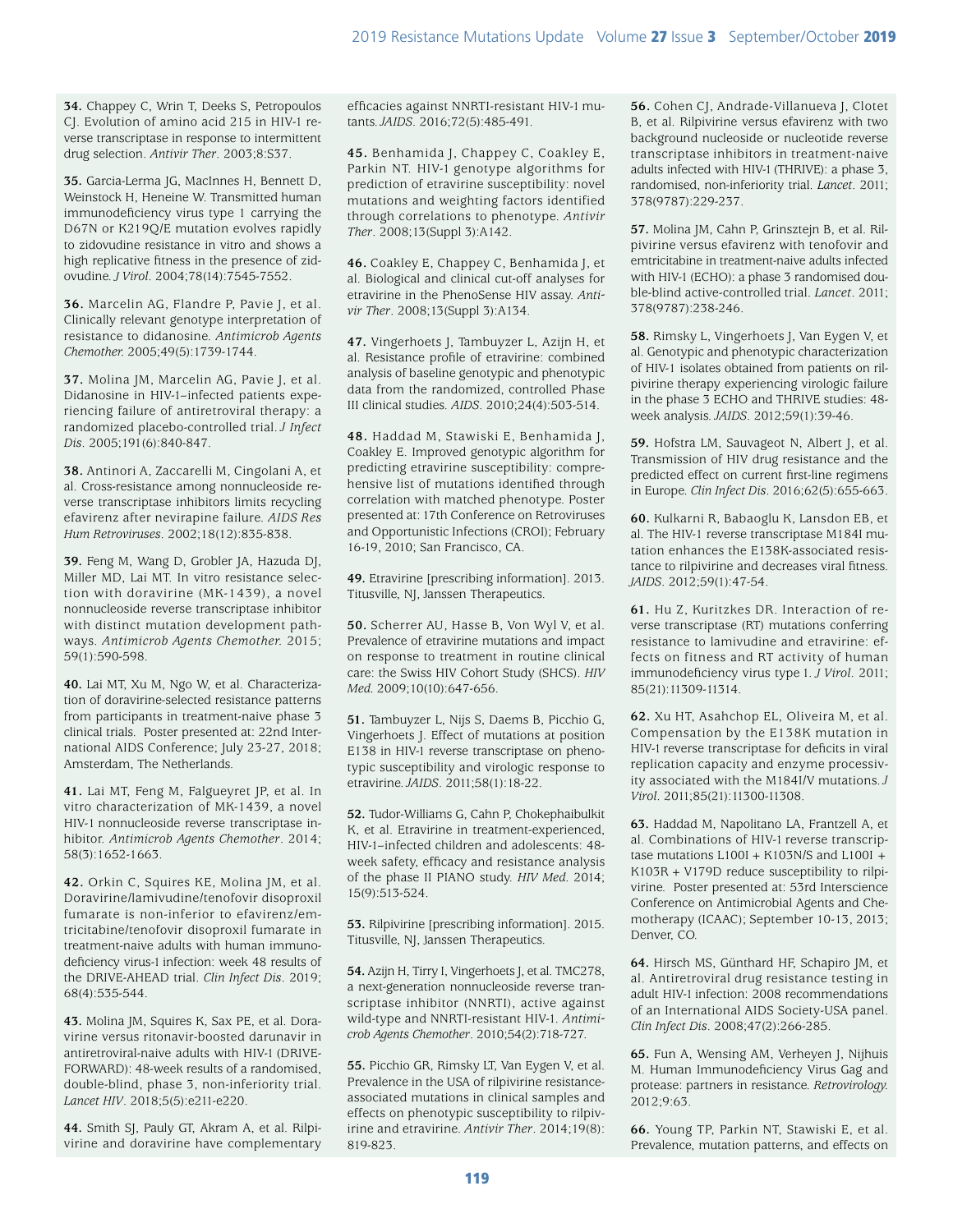protease inhibitor susceptibility of the L76V mutation in HIV-1 protease. *Antimicrob Agents Chemother*. 2010;54(11):4903-4906.

**67.** De Meyer S, Descamps D, Van Baelen B, et al. Confirmation of the negative impact of protease mutations I47V, I54M, T74P and I84V and the positive impact of protease mutation V82A on virological response to darunavir/ritonavir. *Antivir Ther*. 2009;14(Suppl 1):A147.

**68.** Descamps D, Lambert-Niclot S, Marcelin AG, et al. Mutations associated with virological response to darunavir/ritonavir in HIV-1– infected protease inhibitor-experienced patients. *J Antimicrob Chemother*. 2009;63(3): 585-592.

**69.** Darunavir [prescribing information]. 2015. Titusville, NJ, <sup>J</sup> anssen Therapeutics.

**70.** Masquelier B, Breilh D, Neau D, et al. Human immunodeficiency virus type 1 genotypic and pharmacokinetic determinants of the virological response to lopinavirritonavir-containing therapy in protease inhibitor-experienced patients. *Antimicrob Agents Chemother*. 2002;46(9):2926-2932.

**71.** Kempf DJ, Isaacson JD, King MS, et al. Identification of genotypic changes in human immunodeficiency virus protease that correlate with reduced susceptibility to the protease inhibitor lopinavir among viral isolates from protease inhibitor-experienced patients. *<sup>J</sup> Virol*. 2001;75(16):7462-7469.

**72.** Lopinavir/ritonavir [prescribing information]. 2015. Abbott Park, IL, AbbVie Inc.

**73.** Mo H, King MS, King K, Molla A, Brun S, Kempf DJ. Selection of resistance in protease inhibitor-experienced, human immunodeficiency virus type 1-infected subjects failing lopinavir- and ritonavir-based therapy: mutation patterns and baseline correlates. *J Virol*. 2005;79(6):3329-3338.

**74.** Friend J, Parkin N, Liegler T, Martin JN, Deeks SG. Isolated lopinavir resistance after virological rebound of a ritonavir/lopinavirbased regimen. *AIDS*. 2004;18(14):1965-1966.

**75.** Kagan RM, Shenderovich M, Heseltine PN, Ramnarayan K. Structural analysis of an HIV-1 protease I47A mutant resistant to the protease inhibitor lopinavir. *Protein Sci.* 2005; 14(7):1870-1878.

**76.** KALETRA (lopinavir and ritonavir) [prescribing information]. 2018. Abbott Park, IL, AbbVie Inc.

**77.** Lam E, Parkin NT. Amprenavir resistance imparted by the I50V mutation in HIV-1 protease can be suppressed by the N88S mutation. *Clin Infect Dis*. 2003;37(9):1273-1274.

**78.** Rhee SY, Taylor J, Fessel WJ, et al. HIV-1 protease mutations and protease inhibitor cross-resistance. *Antimicrob Agents Chemother.*  2010;54(10):4253-4261.

**79.** Hermans LE, Steegen K, ter Heine R, et al. PI drug-level testing as screening tool for drug resistance in 2nd-line ART failure. *Top Antivir Med*. 2019;27(1s):169s.

**80.** Gonzalez LM, Brindeiro RM, Aguiar RS, et al. Impact of nelfinavir resistance mutations on in vitro phenotype, fitness, and replication capacity of human immunodeficiency virus type 1 with subtype B and C proteases. *Antimicrob Agents Chemother*. 2004;48(9):3552-3555.

**81.** Reeves JD, Gallo SA, Ahmad N, et al. Sensitivity of HIV-1 to entry inhibitors correlates with envelope/coreceptor affinity, receptor density, and fusion kinetics. *Proc Natl Acad Sci USA*. 2002;99(25):16249-16254.

**82.** Reeves JD, Miamidian JL, Biscone MJ, et al. Impact of mutations in the coreceptor binding site on human immunodeficiency virus type 1 fusion, infection, and entry inhibitor sensitivity. *J Virol*. 2004;78(10):5476-5485.

**83.** Xu L, Pozniak A, Wildfire A, et al. Emergence and evolution of enfuvirtide resistance following long-term therapy involves heptad repeat 2 mutations within gp41. *Antimicrob Agents Chemother.* 2005;49(3):1113-1119.

**84.** Maraviroc [prescribing information]. 2015. Research Triangle Park, NC, ViiV Healthcare.

**85.** Anastassopoulou CG, Ketas TJ, Sanders RW, Klasse PJ, Moore JP. Effects of sequence changes in the HIV-1 gp41 fusion peptide on CCR5 inhibitor resistance. *Virology.* 2012; 428(2):86-97.

**86.** Malet I, Gimferrer AL, Artese A, et al. New raltegravir resistance pathways induce broad cross-resistance to all currently used integrase inhibitors. *J Antimicrob Chemother*. 2014;69(8): 2118-2122.

**87.** Cahn P, Pozniak AL, Mingrone H, et al. Dolutegravir versus raltegravir in antiretroviralexperienced, integrase-inhibitor-naive adults with HIV: week 48 results from the randomised, double-blind, non-inferiority SAILING study. *Lancet.* 2013;382(9893):700-708.

**88.** Quashie PK, Mesplede T, Han YS, et al. Characterization of the R263K mutation in HIV-1 integrase that confers low-level resistance to the second-generation integrase strand transfer inhibitor dolutegravir. *J Virol.* 2012;86(5): 2696-2705.

**89.** Souza Cavalcanti J, Minhoto LA, de Paula Ferreira JL, da Eira M, de Souza Dantas DS, de Macedo Brigido LF. In-vivo selection of the mutation F121Y in a patient failing raltegravir

containing salvage regimen. *Antiviral Res*. 2012;95(1):9-11.

**90.** Margot NA, Hluhanich RM, Jones GS, et al. In vitro resistance selections using elvitegravir, raltegravir, and two metabolites of elvitegravir M1 and M4. *Antiviral Res*. 2012;93(2):288-296.

**91.** Brenner BG, Lowe M, Moisi D, et al. Subtype diversity associated with the development of HIV-1 resistance to integrase inhibitors. *J Med Virol*. 2011;83(5):751-759.

**92.** Oliveira M, Ibanescu RI, Anstett K, et al. Selective resistance profiles emerging in patient-derived clinical isolates with cabotegravir, bictegravir, dolutegravir, and elvitegravir. *Retrovirology*. 2018;15(1):56.

**93.** Hassounah SA, Alikhani A, Oliveira M, et al. Antiviral activity of bictegravir and cabotegravir against integrase inhibitor-resistant SIVmac239 and HIV-1. *Antimicrob Agents Chemother*. 2017;61(12)

**94.** Tsiang M, Jones GS, Goldsmith J, et al. Antiviral activity of bictegravir (GS-9883), a novel potent HIV-1 integrase strand transfer inhibitor with an improved resistance profile. *Antimicrob Agents Chemother*. 2016;60(12): 7086-7097.

**95.** Sax PE, Pozniak A, Montes ML, et al. Coformulated bictegravir, emtricitabine, and tenofovir alafenamide versus dolutegravir with emtricitabine and tenofovir alafenamide, for initial treatment of HIV-1 infection (GS-US-380-1490): a randomised, double-blind, multicentre, phase 3, non-inferiority trial. *Lancet.* 2017;390(10107):2073-2082.

**96.** Gallant J, Lazzarin A, Mills A, et al. Bictegravir, emtricitabine, and tenofovir alafenamide versus dolutegravir, abacavir, and lamivudine for initial treatment of HIV-1 infection (GS-US-380-1489): a double-blind, multicentre, phase 3, randomised controlled non-inferiority trial. *Lancet*. 2017;390:2063-2072.

**97.** Sax PE, DeJesus EG, Crofoot GE, et al. Bictegravir versus dolutegravir, each with emtricitabine and tenofovir alafenamide, for initial treatment of HIV-1 infection: a randomised, double-blind, phase 2 trial. *Lancet HIV*. 2017;4(4):e154-e160.

**98.** Margolis DA, Brinson CC, Smith GH, et al. Cabotegravir plus rilpivirine, once a day, after induction with cabotegravir plus nucleoside reverse transcriptase inhibitors in antiretroviral-naive adults with HIV-1 infection (LATTE): a randomised, phase 2b, dose-ranging trial. *Lancet Infect Dis*. 2015;15(10):1145-1155.

**99.** Smith SJ, Zhao XZ, Burke TR, Jr., Hughes SH. Efficacies of cabotegravir and bictegravir against drug-resistant HIV-1 integrase mutants. *Retrovirology*. 2018;15(1):37.